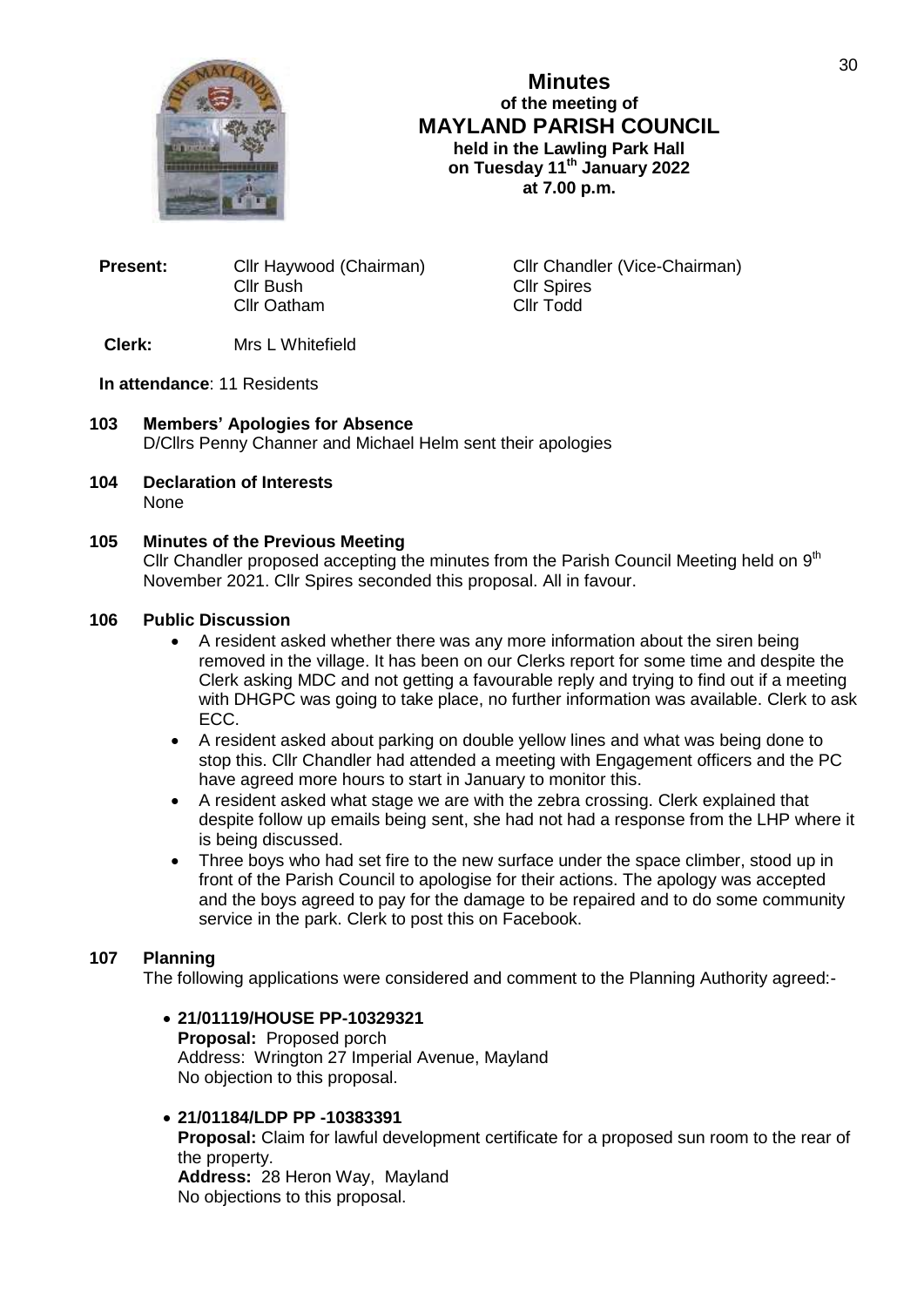**21/01186/OUT PP -10383881 Proposal**: To construct 2 new houses with new road access with associated parking **Address**: Land between 45 Steeple Road and 1 Mill Road, Mayland No objections to this proposal

### **21/01242/HOUSE PP -10426978**

**Proposal**: Double garage with boot room link. Front wall and gate, side fence and gate. Two additional ground floor windows to the west elevation **Address**: 105, Imperial Avenue, Mayland No objections to this proposal

### **21/01234/HOUSE PP -10391723**

**Proposal**: Single storey side extension **Address**: Shendish, Nipsells Chase, Mayland No objections to this proposal

### **21**/**01281/HOUSE PP -10466839**

**Proposal:** Front and rear dormer window extension **Address:** Ankerdine Lodge, Esplanade, Mayland No objections to this proposal

#### **21/01215/HOUSE PP -10400198 Proposal**: Front and rear extensions **Address**: 5, Mill Road, Mayland No objections to this proposal

### **21/01243/FUL PP -10398579**

**Proposal**: Replace white UPVC side hung casement windows with white UPVC top hung casement windows and Georgian upper panels. Replace painted timber doors with white UPVC. New Cedral Lap C57 Sage Green cladding to all elevations **Address**: Henry Samuel Hall, Steeple Road, Mayland No objections to this proposal

### **21/01247/FUL PP -10400404**

**Proposal**: Construction of a new four bedroom dwelling with proposed access, off street parking and private amenity space **Address**: Former 28 North Drive, Mayland

 All objected to this proposal, therefore the recommendation to MDC is the refusal of this proposal. The following reasons are given:

- Three storey dwelling
- Not in keeping with street scene
- Height and width larger than surrounding houses
- Off street parking could be an issue

#### **21/01240/VAR PP -10434776**

**Proposal:** Variation on condition 2 and removal of condition 8 on approved planning application 21/00628/FUL (Proposed construction of a single storey self-build live/work dwelling)

**Address**: Paton Place, Nipsells Chase, Mayland

All objected to this proposal, therefore the recommendation to MDC is the refusal of this proposal. The following reasons are given:

Variations are there for a reason so they should be adhered to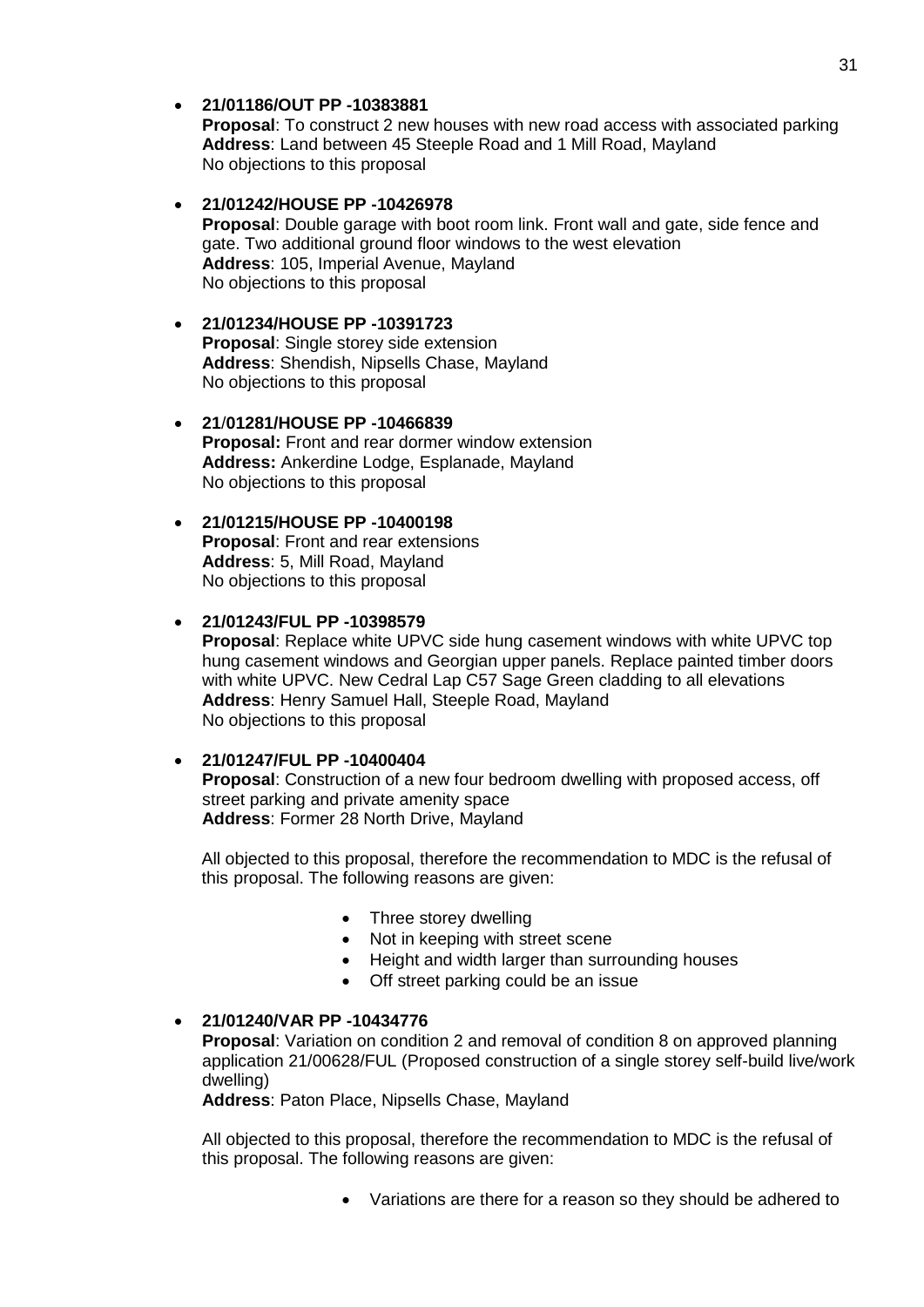### **DECISIONS**

- **HOUSE**/**MAL/21/00991** Proposed two storey rear extension 13, Hillcrest, Mayland **REFUSED**
- **HOUSE/MAL/21/01077** Proposed single storey rear extension 11 Bakersfield, Mayland **APPROVED**
- **HOUSE**/**MAL**/**21**/**01119** Proposed porch Wrington 27 Imperial Avenue, Mayland **APPROVED**

## **LDP/MAL/21/01184**

Claim for Lawful Development Certificate for a proposed sun room to the rear of the property 26, Heron Way, Mayland **APPROVAL GIVEN**

## **108 Scheme of Delegation**

Cllr Haywood proposed that a Scheme of Delegation policy be accepted to allow the clerk to make decisions under certain conditions on behalf of the Parish Council. Cllr Todd seconded this. All in favour.

#### **109 Finance**

Councillors received a list of all payments and receipts. The approved payments and receipts are listed below: -

| <b>PAYMENTS</b> |                                |                                                                                   | <b>NET</b> |
|-----------------|--------------------------------|-----------------------------------------------------------------------------------|------------|
| Date            | Payee                          | Service/supply                                                                    |            |
| 08-Dec-21       | <b>County Broadband</b>        | WiFi                                                                              | 27.61      |
| 08-Dec-21       | Fasthosts                      | Monthly subscription for website                                                  | 1.00       |
| 09-Dec-21       | <b>SSE Scottish Hydro</b>      | Scout HQ Electricity                                                              | 29.17      |
| 09-Dec-21       | Neil Sullivan                  | Top soil for Ground near arch                                                     | 74.29      |
| 13-Dec-21       | <b>Maldon District Council</b> | Planning application fee for Henry Samuel Hall                                    | 117.00     |
| 14-Dec-21       | N Power                        | <b>Street Lighting</b>                                                            | 172.29     |
| 15-Dec-21       | Marks & Spencer                | 6 x Gift Vouchers at £20 each                                                     | 120.00     |
| 16-Dec-21       | Voipfone                       | <b>Renewal Fee</b>                                                                | 3.00       |
| 01-Dec-21       | Wire free Protection           | Fire alarm maintenance (half yearly)                                              | 119.48     |
| 23-Dec-21       | <b>Maldon District Council</b> | Engagement team November                                                          | 140.24     |
| 04-Jan-22       | MSJ Garwood                    | Overmarking 5 pitches 2/12, 17/12, 31/12                                          | 355.35     |
| 01-Jan-22       | <b>SLCC</b>                    | Membership renewal                                                                | 186.00     |
| 05-Jan-22       | S Type Security                | Patrols for December                                                              | 420.00     |
| 06-Jan-22       | Mallorn Ltd                    | To renew the website SSL Certificate                                              | 15.00      |
| 07-Jan-22       | Playquip Leisure               | To replace surfacing below roundabout/swing chains                                | 3,212.00   |
| 07-Jan-22       | Playquip Leisure               | To install new aerial runway with mounds/grass mat                                | 12,619.00  |
| 07-Jan-22       | Playquip Leisure               | To repair surfacing, install new rope net, clean<br>equipment in small playground | 2,505.00   |
| $11$ -Jan-22    | C Bamford                      | Deposit refund 8/1/22                                                             | 75.00      |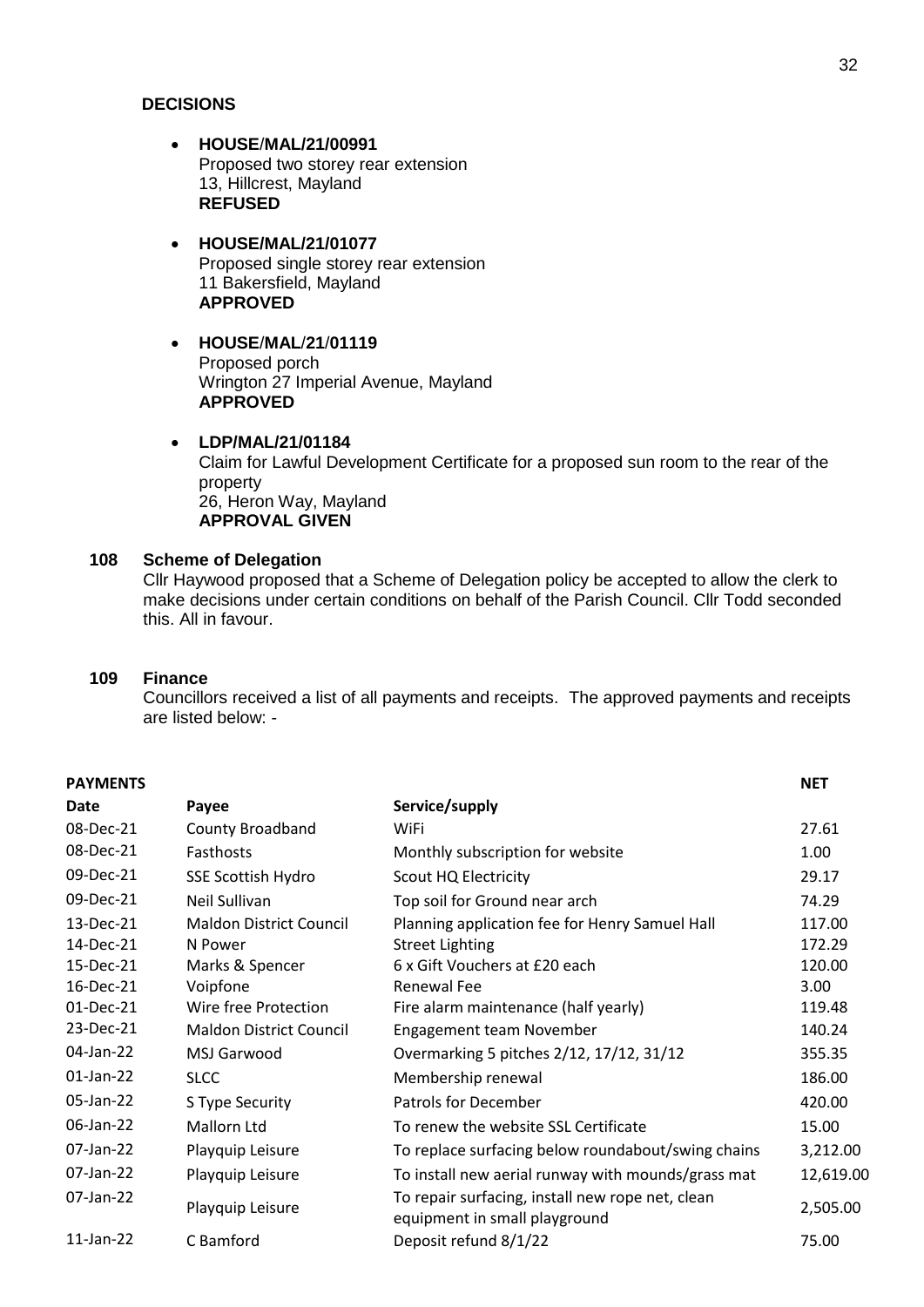| $11$ -Jan-22    | <b>Manor Tree Services</b>                   | To cut back shrubs in Gladwell Walk    | 400.00    |
|-----------------|----------------------------------------------|----------------------------------------|-----------|
| 14-Jan-22       | <b>NEST</b>                                  | <b>Staff Pension</b>                   | 114.10    |
| 25-Jan-22       | <b>MPC Staff</b>                             | <b>Staff Wages</b>                     | 1,793.92  |
|                 |                                              |                                        | 22,499.45 |
| <b>RECEIPTS</b> |                                              |                                        |           |
| 10-Dec-21       | <b>HMRC</b>                                  | VAT refund Jun-Sep 21                  | 9,291.32  |
| 20-Dec-21       | Southern Electric                            | Refund after meter reading             | 88.33     |
| 21-Dec-21       | <b>Henry Samuel Hall</b>                     | Reimbursement for planning fee         | 117.00    |
| 24-Dec-21       | <b>Essex County Council</b><br>Locality Fund | Grant received for strimmer/petrol can | 354.15    |
|                 |                                              |                                        | 9.850.80  |

33

## **PETTY CASH**

- Cllr Chandler proposed that these payments be accepted. Cllr Spires seconded this proposal. All in favour.
- Cllr Spires verified the bank reconciliations.

### **110 Budget Proposal**

All Councillors received a Budget Proposal for 2022/23. Cllr Haywood proposed to accept the Budget Proposal as prepared by the Clerk with a precept demand of £100,249. Cllr Spires seconded this. All in favour. The Clerk will complete the Precept Demand and return to Maldon District Council.

*Item 111 was discussed at the end of the meeting after item 116 but for ease of reference it is minuted in the original order*

## **111 Staff Pay Increases**

A review of all staff wages was carried out. Cllr Haywood proposed that a yearly increment would be applied to all Parish Council staff.

The Clerk's salary is to be incremented to SCP 25 from 1<sup>st</sup> April 2022 The Groundsman's salary is to be incremented to SCP 8 from 1<sup>st</sup> April 2022 The Caretaker's salary is to be incremented to SCP 5 from 1<sup>st</sup> April 2022.

Cllr Chandler seconded this proposal. All in favour.

# **112 Clerk's Report**

Each Councillor has received an update on matters from the previous meeting.

## **113 Councillor Vacancy**

Three applications for two vacancies were received. A paper ballot was held. Robert Harding and Gordon Morris won the ballot and therefore were co-opted onto the Parish Council. They both signed a declaration of acceptance of office.

### **114 Lawling Park Committee** *including Bakersfield, Lawling Playing Field & Dog Walk Area*

- **Emergency Signs –** Cllr Spires proposed that 2 signs be purchased from Fordesigns to replace those on the park gates at a cost of £55 each. Cllr Oatham seconded this. All in favour. It was also suggested that what3words was added to the bottom.
- **Car Park Signs –** Cllr Haywood proposed that 2 signs be purchased with a left hand arrow and P sign to indicate where the car parks were off The Drive. The cost of these is £37.05. Cllr Chandler seconded this. All in favour.
- **CCTV** Cllr Haywood proposed that a new sim contract not exceeding £12 per month be taken out for the camera in the memorial garden. Cllr Chandler seconded this. All in favour.